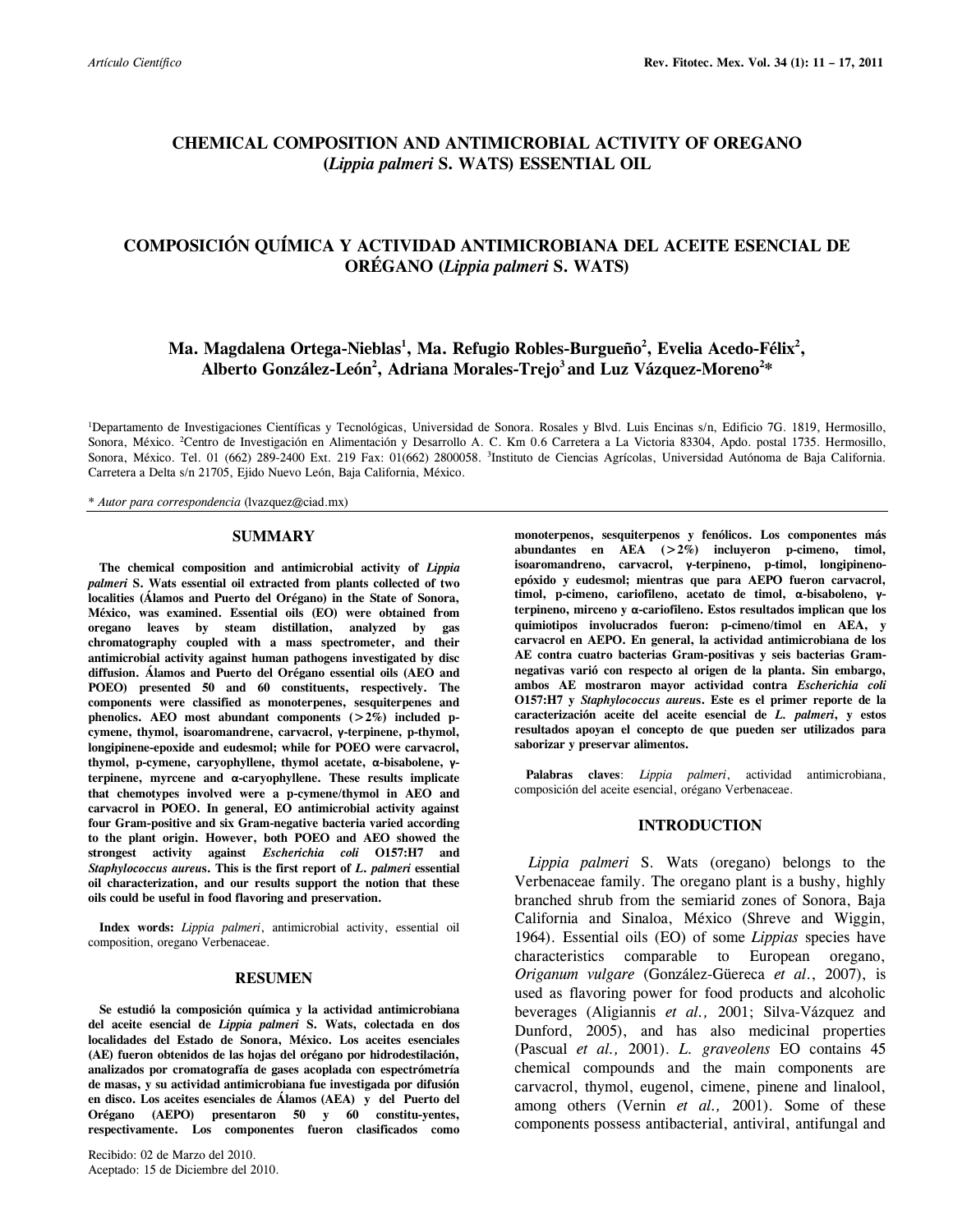insecticidal properties (Carson and Riley, 1995; Botelho *et al.,* 2007; Oyedemi *et al.,* 2009). *L. alba* Mill and other *Lippias* have medicinal properties attributed to the high content of terpenes, that include limonene, myrcene, durene and p-cymene (Pascual *et al.,* 2001).

 Essential oil from many aromatic spices (oregano, thyme, salvia, parsley, clove, coriander, garlic and onion) show antimicrobial activity, that varies depending on species, sub-species and plant varieties (Friedman *et al.,*  2002; Burt, 2004; Benkeblia, 2004; Celikel and Kavas, 2008; Martino *et al.,* 2009).

 Variability in amount and composition of essential oil in some plants, particularly in *Origanium vulgare* and *Lippias* depend on their developmental stage, climate factors, altitude, harvest season and plant handling (Kokkini *et al.,* 1997; Dunford and Silva, 2005). Several reports show that the highest concentration occurs when leaves are harvested during the plant flowering stage. In México, most handling of the wild population of oregano is according to the Mexican Official Norm (Carabias, 1997).

 The chemical composition and some biological activities of essential oils of several *Lippias* and *Origanium* species have been reported; however, this is not known for the Mexican *Lippia palmeri*. The aim of this work was to characterize and to determine the antimicrobial activity of the essential oil of *Lippia palmeri* S. Wats harvested from two different (a hot arid and temperate climate) locations in the State of Sonora, México.

# **MATERIALS AND METHODS**

#### **Plant material**

 Oregano leaves from *Lippia palmeri* S. Wats were obtained from Puerto del Orégano, a hot arid site, located at 52 km West of Hermosillo, Sonora, with geographical coordinates of 29° 02' 52.5" LN and 110° 40' 15.8" LW, at an altitude of 280 m, with a maximum and minimum temperatures of 48 and 14 °C, respectively, and an average annual precipitation of 180 mm. The second location, Álamos, Sonora is a temperate site, with a mean precipitation of 347 mm, altitude of 1700 m, 27° 01' 01' 18'' LN and of 108° 56' 34'' LW, with maximum and minimum temperatures of 30 and 16 °C, respectively (INEGI, 2009). Plant collection was in October 2008, right before flowering. Samples were registered under voucher specimen No. 01655 at the Herbarium of the University of Sonora, where taxonomy was confirmed.

## **Extraction and isolation**

 Oregano leaves were dried at room temperature and shade, separated from stems and stored in paper bags. The moisture content was determined by weight difference and ash content as described by AOAC (2002).

 Each batch of essential oils from Álamos and Puerto de Orégano (AEO and POEO, respectively), was obtained from 100 g of leaves by water steam distillation using a Clevenger type apparatus (Winzer®), during 4 h with  $1.5$ L of distilled water. Essentials oils (EO) were separated from the aqueous phase using a separation funnel, dried over anhydrous sodium sulfate and stored at 4 °C until gas chromatography–mass spectrometry (GC-MS) analyses. EO content was expressed in mL  $100 \text{ g}^{-1}$  of dried leaves. Density or specific gravity was determined by the method described in AOAC (2002) using a pycnometer. Refraction index was obtained using a Bausch & Lomb Abbe-31<sup>®</sup> refractometer, oil color determined using a Minolta colorimeter Chromameter CR200®, and free fatty acid content was determined by alkali titration according to method described in AOCS (2009). All determinations were done by triplicates.

### **GC-MS analysis of** *Lippia palmeri* **essential oil**

 AEO and POEO composition was analyzed by GC-MS using a gas chromatograph Varian 3900® coupled to a Varian Saturn 2100T® ion trap mass spectrometer, DB-5MS column (30 m x 0.25 mm, film thickness 0.25 mm). Operating conditions were as follows: Carrier gas used was ultra pure helium degree 5.0 at a flow rate of 1 mL min<sup>-1</sup>; column temperature was held constant at 50  $^{\circ}$ C for 10 min, then heated to 290 °C at 5 °C min<sup>-1</sup> and held constant at 290 °C for 10 min; injector temperature was 300 °C; volume injected, 1 μL of EO in methanol (1:10); split ratio, 1:100. The MS operating parameters were as follows: ionization potential, 70 eV; electronic ionization source temperature, 300 °C; total ion monitoring was done in a scan mass range from 40-400 m/z (D'antuono *et al.,* 2000). The identification of GC peaks corresponding to the components of the EO was based on direct comparison of the retention times and mass spectra data with those standards compounds when available, computing matching with the NIST 2000 library, and by comparison of the fragmentation patterns of the mass spectra with those reported in the literature (Pino *et al*., 1997; Derwich *et al*., 2010). Relative percentage amounts of separated compound were calculated from peak areas of the total ion chromatograms.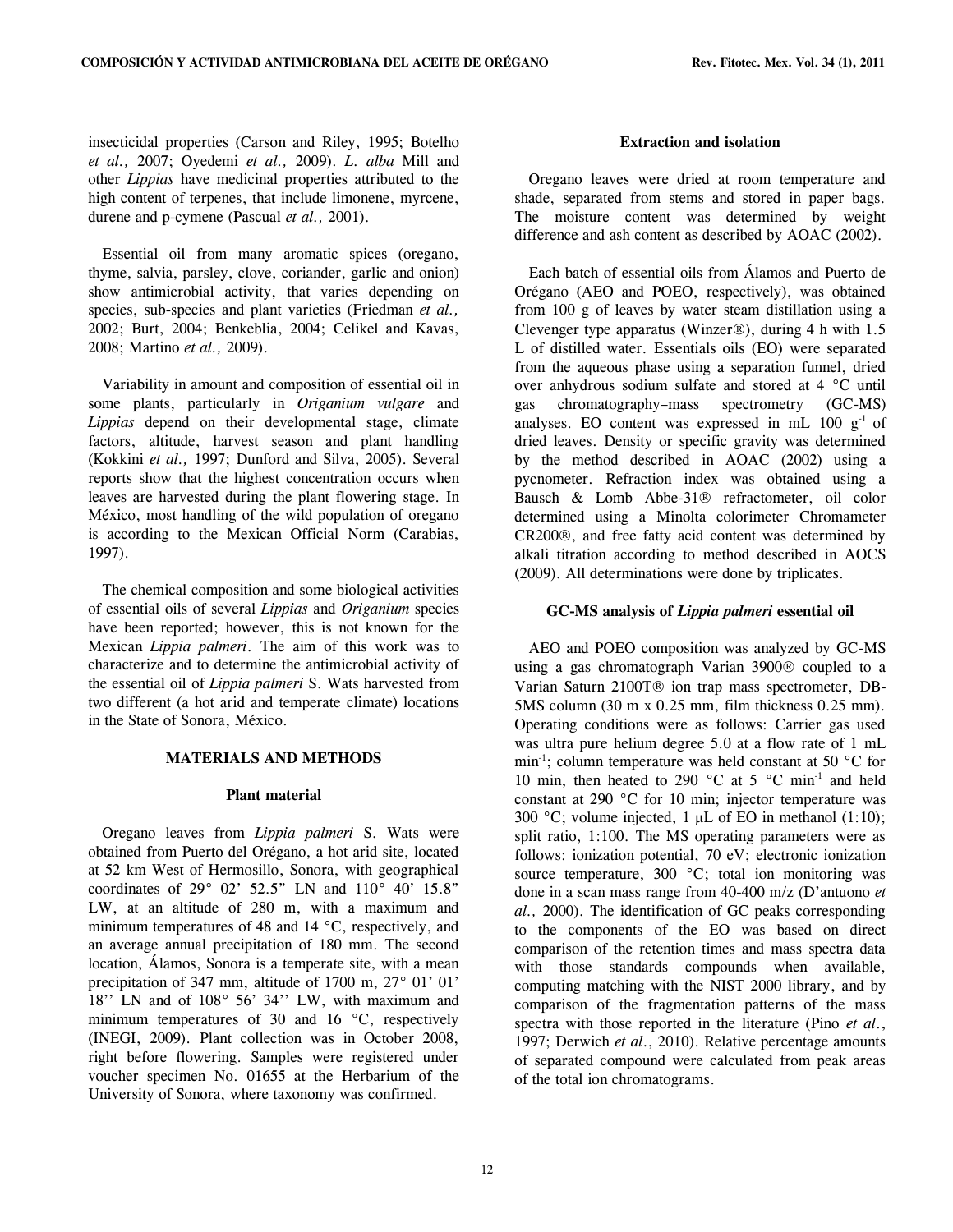#### **Antimicrobial activity**

 Microorganisms tested were obtained from the collection of the accredited microbiology laboratory at Centro de Investigación en Alimentación y Desarrollo, A. C. (Hermosillo, Sonora. México). Antibacterial activity of EOs against Gram-positive bacteria (*Staphylococcus aureus, Staphylococcus epidermidis, Listeria ivanovii* and *Listeria monocytogene*s) and Gram-negative bacteria (*Salmonella* Senftemberg, *Salmonella* Choleraesuis, *Salmonella* Typhimurium, *Escherichia coli* K88, *Escherichia coli* O157:H7 and *Escherichia coli* ATCC25922) was determined using a modified technique (paper disc diffusion method) described by Prabuseenivasan *et al.,* (2006). Briefly, bacteria grown in Mueller-Hinton broth at 37 °C for 18 h was adjusted to  $10<sup>5</sup>$  UFC mL<sup>-1</sup> with sterile saline solution and streaked on agar plate using sterile cotton swabs for a uniform lawn growth. Essential oils were diluted with 10 % dimethylsulfoxide (DMSO) containing  $0.5\%$  Tween  $\otimes$  80 (v/v) and sterilized by filtration through a 0.45  $\mu$ m membrane filter. Oil dilutions tested were 1:1 (6.6 mg/disc), 1:5 (2.6 mg/disc) and 1:10 (1.3 mg/disc). Fifteen microliters of each dilution of essential oils were loaded on sterile filter paper discs (5 mm in diameter, Whatman $\mathcal D$  No. 1) allowed to dry in an open sterile petri dish and applied on top of agar plates. Plates were left for 30 min at room temperature and then incubated at 37 °C for 18-24 h. After incubation, growth inhibition halos were recorded. Tests were carried out in duplicate and mean value calculated. Controls included discs impregnated with 15  $\mu$ L of DMSO (as vehicle control) and streptomycin (25  $\mu$ g/disc).

 The sensibility to each of oil was classified according to growth inhibition diameter and to specifications described by Celikel and Kavas (2008): not sensitive, if the total diameter was under 8.0 mm; sensitive for 9-14 mm; highly sensitive for 15-19 mm; and extremely sensitive to inhibition for diameters larger than 20 mm.

## **Statistical analysis**

 In order to establish possible differences in the physical chemical characteristics of *Lippia palmeri* essential oils, a variance analysis was performed with a significance level  $\alpha = 0.05$ , and mean comparison was done by the Tukey's test, using the JMP package version 5.0.1 (SAS Institute, 2002).

 For antimicrobial activity, the experimental design was a completely randomized with factorial arrangement of 2 x 3, where factor A was essential oil with two levels (AEO and POEO), and factor B were dilutions with three levels (1:1, 1:5 and 1:10 dilutions). Data were analyzed by ANOVA/GLM at  $P < 0.05$ . Mean comparison was done by Tukey-Kramer multiple-comparison test using the NCSS package (2001).

## **RESULTS AND DISCUSSION**

 Yield and some physical-chemical characteristics of oregano EO from both localities are shown in Table 1. Puerto del Orégano plants had 6 % of essential oil yield, while Álamos plants contained 5 %. *Oreganum vulgare*  oil, *L. sidoides* and *Lippia julliana* have similar yields (Juliani *et al.,* 2002; Nunes *et al.,* 2005; Wogiatzi *et al.,*  2009)*.* These percentages were higher than those reported for *L. multiflora* (0.16 %), *L. alba* (0.6 %), *L. graveolens* (3.5 %), and *L. laxibracteata* (3 %) (Juliani *et al.,* 2000; Salgueiro *et al.,* 2003; Gómez *et al.,* 2007; Owolabi *et al.,* 2009). The moisture content of POEO was significantly lower than AEO, due to the fact that POEO comes from a most arid habitat. No significant differences  $(P < 0.05)$  were found in EO refractive index  $(RI)$ , density or specific weight, free acidity and color. RI for POEO and AEO were 1.4813 and 1.4770, respectively, values which are slightly lower than those reported (1.4817-1.4918) for *L. alba* (Ricciardi and Ricciardi, 2000) and for *L. graveolens* (Analiz *et al.,* 2000) and *O. vulgare* (Albado *et al.,* 2001). The studied EO exhibited slightly lower density than those from *Origanum* and other *Lippia* species (Ricciardi and Ricciardi, 2000; Analiz *et al.,* 2000; Albado *et al.,* 2001).

**Table 1. Characteristics of** *Lippia palmeri* **essential oil from two locations of the State of Sonora, México.**

| Characteristics                    | <b>AEO</b>        | POEO              |  |
|------------------------------------|-------------------|-------------------|--|
| Essential oil yield $(\%)$         | 5.00a             | 6.00 <sub>b</sub> |  |
| Humidity $(\%)$                    | 7.12 h            | 3.15a             |  |
| Ashes $(\%)$                       | 7.58 <sub>b</sub> | 8.43 a            |  |
| Refraction index at 25 $\degree$ C | 1.47a             | 1.48 a            |  |
| Specific density (g $mL^{-1}$ )    | 0.88a             | 0.87a             |  |
| Free acidity index $(\%)$          | 2.80a             | 2.30a             |  |
| Color                              | 2.4R 50A a        | $2.4R$ 50A a      |  |
|                                    | Yellow            | Yellow            |  |

Means  $(n = 3)$  with the same letter in a row indicate there are not significant differences (Tukey, 0.05). AEO = Álamos essential oil; POEO = Puerto del Orégano essential oil.

 Analysis of EO by GC-MS led to the identification and quantification of a total of 50 compounds AEO while for POEO presented 60 compounds, accounting for 99.9 and 99.6 % of total components (Table 2). Identification was done by direct comparison of the retention times and mass spectral data of compounds with their respective reference compounds, library matching and by comparison of the fragmentation patterns of mass spectra with reports in the literature. The identification of the compound is fairly strong since was done by recording total ion count and not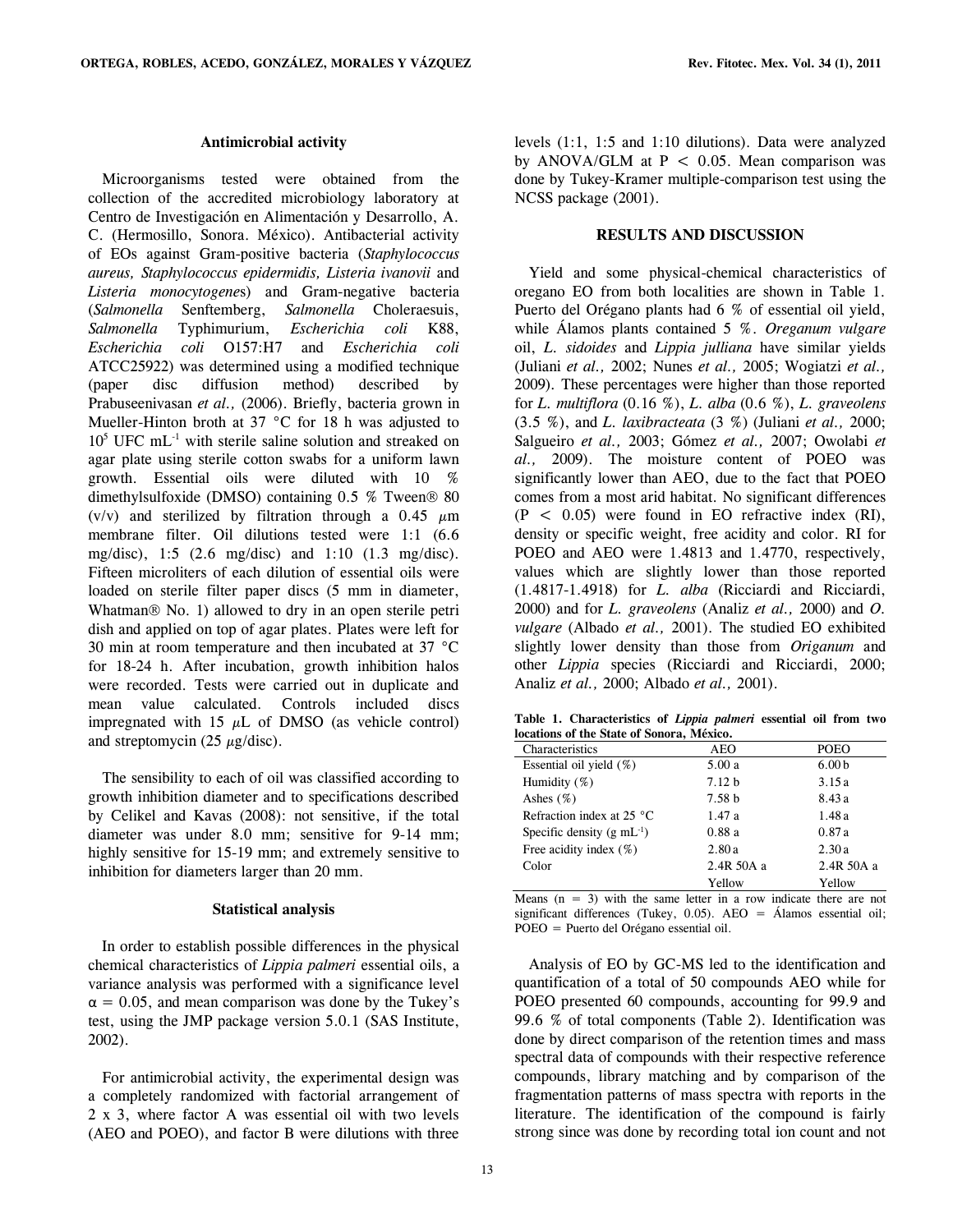by selected ions (m/z), with chromatograms reported by NIST library. In AEO, 11 components were the most abundant  $(1.0-22.3 \%)$  and constituted 90.4 % of the oil. These components included p-cymene (22.3 %), followed by thymol  $(21.3 \%)$ , iso-aromandrene  $(16.7 \%)$ , carvacrol (8.8 %),  $\gamma$ -terpinene (6.7 %), p-thymol (5.9 %), longipinene epoxide (2.6 %), α-eudesmol (2.5 %), αbisabolene epoxide (1.3 %) and limonene-6-ol (1.2 %).

 In POEO, 12 compounds were the most abundant (1.1- 24.5 %) representing 88.1 % of total oils, which included carvacrol  $(24.5 \%)$ , thymol  $(15.1 \%)$ , p-cymene  $(14.2 \%)$ %), caryophyllene (9.9 %), thymol acetate (5.5 %),  $\alpha$ bisabolene (4.8 %),  $\gamma$ -terpinene (4.2 %), myrcene (3.8 %),  $\alpha$ -caryophyllene (2.2 %), linalool (1.2 %), and terpinene-4-ol (1.1 %).

**Table 2. Constituents of leaves** *Lippia palmeri* **essential oil from two localities in the State of Sonora, México, analyzed by gas chromatography – mass spectrometry.** 

| $RT^{\dagger}$ | Compounds                    | Amount in oil (%) |                     | Molecular   | <sup>††††</sup> Main fragment ions |  |
|----------------|------------------------------|-------------------|---------------------|-------------|------------------------------------|--|
| (min)          |                              | AEO <sup>††</sup> | POEO <sup>†††</sup> | ion $(m/z)$ | (m/z)                              |  |
| 3.69           | 2-Ethyl-furan                | 0.02              | 0.02                | 96          | 55, 67, 42, 89                     |  |
| 4.37           | Prenal                       | 0.17              | 0.03                | 84          | 83, 55, 67, 42                     |  |
| 5.59           | <b>Borneol</b>               | 0.07              | 0.34                | 154         | 67, 95, 81, 55, 110, 93            |  |
| 7.60           | 2-Methoxy diethylamine       | nd                | 0.12                | 103         | 99, 67, 41, 115, 69, 55            |  |
| 10.60          | $\beta$ -Pinene              | 0.12              | 0.22                | 136         | 93, 79, 41, 105, 68                |  |
| 11.06          | $\alpha$ -Thujene            | 0.07              | 0.31                | 136         | 91, 93, 79, 77, 41, 51             |  |
| 11.46          | $\alpha$ -Pinene             | 0.32              | 0.23                | 136         | 93, 91, 77, 92, 79,                |  |
| 12.16          | Origanene                    | 0.22              | 0.13                | 152         | 94, 92, 77, 91, 55, 103            |  |
| 12.43          | $\alpha$ -Terpinolene        | 0.24              | 0.18                | 136         | 93, 122, 105, 121, 79. 77          |  |
| 13.70          | o-Cymene                     | 0.23              | 0.22                | 134         | 77,119,115,41                      |  |
| 13.81          | 3-Carene                     | 0.34              | 0.01                | 136         | 91,79,113,77,122,80                |  |
| 14.01          | $\beta$ -Phellandrene        | 0.01              | 0.08                | 136         | 93, 91, 77, 41, 50, 135            |  |
| 14.46          | 1-Nonen 3-ol                 | 0.33              | 0.24                | 142         | 57, 43, 41, 55, 88, 105            |  |
| 14.61          | 2-Ethyl-oxole                | nd                | 0.03                | 128         | 57, 43, 41, 108, 67, 55            |  |
| 14.82          | Myrcene                      | 0.16              | 3.82                | 136         | 93,41,69,91,67,79                  |  |
| 15.30          | 3-Octanol                    | 0.08              | 0.02                | 130         | 119,116,99,43                      |  |
| 15.52          | $\alpha$ -Phellandrene       | 0.14              | 0.03                | 136         | 91, 93, 77, 92, 51                 |  |
| 15.60          | $\alpha$ -Terpinene          | 0.30              | 0.13                | 136         | 93, 91, 77, 40, 79, 103            |  |
| 16.03          | Terpinolene                  | 0.06              | 0.18                | 136         | 93, 121, 136, 77, 39, 79           |  |
| 16.19          | Cymene                       | 0.03              | 0.05                | 134         | 119, 134, 91, 94, 65, 121          |  |
| 16.50          | p-Cymene                     | 22.37             | 14.25               | 134         | 91,119,67,65,41                    |  |
| 16.63          | Limonene                     | nd                | 0.74                | 136         | 68, 119, 93, 91, 67, 79            |  |
| 16.72          | Caryophyllene oxide          | 0.81              | $^{\rm nd}$         | 220         | 41,79,43,69,94,81                  |  |
| 17.88          | t-Terpinene                  | nd                | 0.13                | 136         | 93, 91, 77, 136, 121, 92           |  |
| 18.44          | Cis-b-Terpineol              | nd                | 0.10                | 154         | 43, 93, 121, 71, 79, 81            |  |
| 19.21          | Dehydro-p-Cymene             | nd                | 0.07                | 132         | 118, 115, 91, 65, 131              |  |
| 19.29          | Durenol                      | 0.27              | 0.16                | 150         | 117, 132, 115, 91, 50, 82          |  |
| 19.68          | Linalool                     | 0.44              | 1.20                | 136         | 93, 71, 55, 41, 69, 77             |  |
| 19.91          | $\alpha$ -Bisabolene epoxide | 1.31              | 0.11                | 220         | 71,43,93,121,69                    |  |
| 20.43          | 3-Allyl cyclohexene          | nd                | 0.02                | 122         | 81,78,77,53,41                     |  |
| 20.96          | Phellandrene                 | nd                | 0.05                | 136         | 77,91,136,79,94,80                 |  |
| 21.95          | 2-Pinene 4-one               | 0.1               | 0.04                | 159         | 93, 41, 79, 57, 137                |  |
| 22.08          | 3-Thujene 2-one              | 0.09              | 0.24                | 150         | 95, 67, 41, 55, 77, 91             |  |
| 22.51          | Terpinene 4-ol               | 0.37              | 1.15                | 154         | 71,93,43,68,55,88                  |  |
| 22.79          | p-Cymene 8-ol                | 0.08              | 0.04                | 150         | 135, 119, 91, 65, 55               |  |
| 23.01          | $\alpha$ -Terpineol          | 0.12              | 0.19                | 154         | 59, 43, 121, 93, 91, 136           |  |
| 24.03          | Thymol methylether           | 0.27              | 0.12                | 164         | 150,91,43,71,41                    |  |
| 24.40          | $\alpha$ -Pinene epoxide     | nd                | 0.50                | 152         | 41,93,69,93,121                    |  |
| 24.64          | Linalool acetate             | 0.12              | nd                  | 136         | 93, 43, 41, 91, 121, 79            |  |
| 24.91          | Geraniol                     | 0.45              | 0.52                | 154         | 81, 41, 68, 43, 44, 70             |  |
| 25.81          | Carvacrol                    | 8.76              | 24.57               | 150         | 135, 107, 91, 51, 43               |  |
| 26.15          | Thymol acetate               | nd                | 5.5                 | 192         | 135, 150, 107, 91, 63              |  |
| 26.34          | Thymol                       | 21.39             | 15.11               | 150         | 135, 107, 151, 43, 91              |  |
| 26.43          | p-Thymol                     | 5.94              | nd                  | 150         | 135, 107, 91, 43, 151              |  |
| 27.71          | Eugenol                      | nd                | 1.34                | 164         | 149, 103, 77, 55, 121              |  |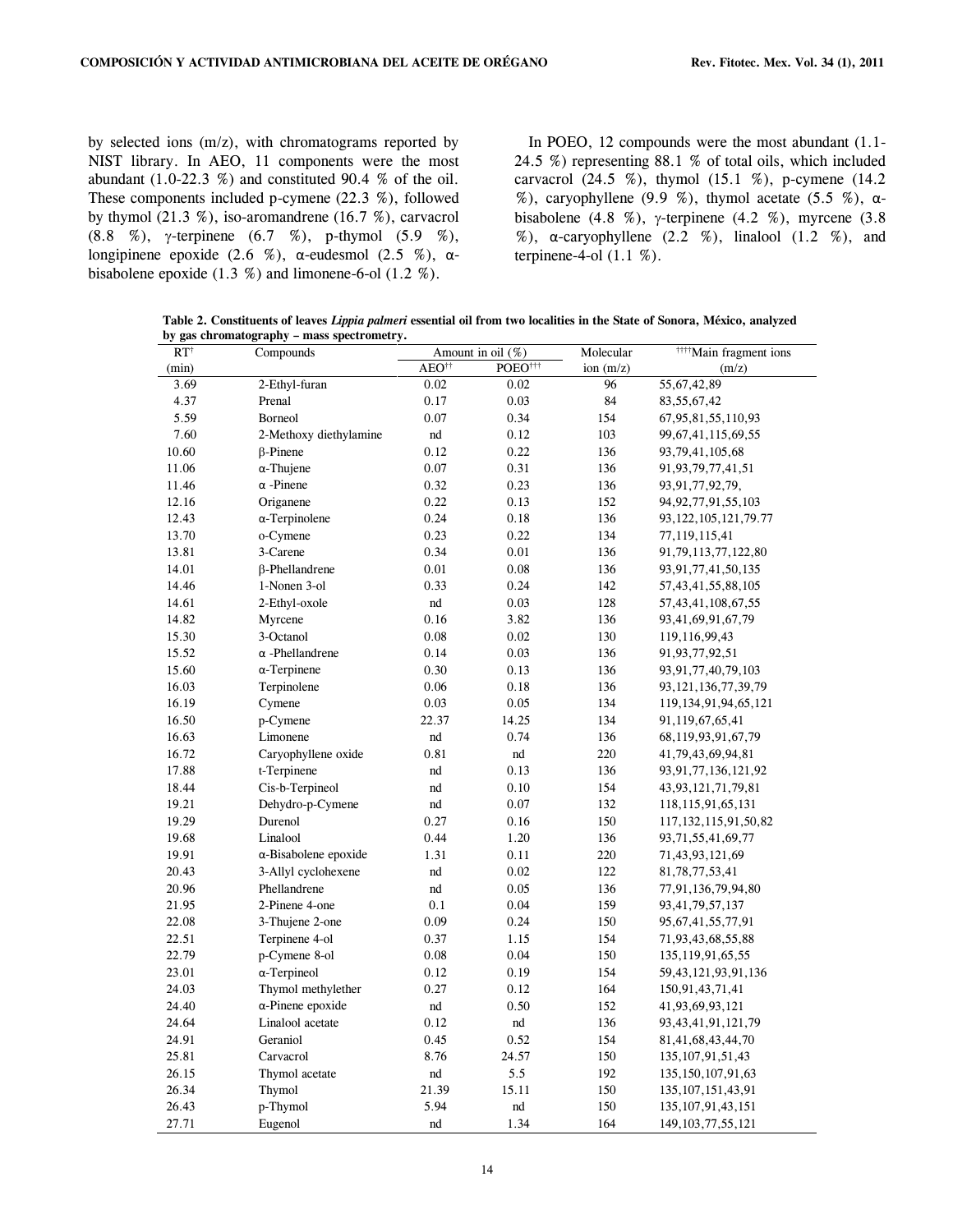| Table 2 (continued). |                         |       |       |     |                            |  |
|----------------------|-------------------------|-------|-------|-----|----------------------------|--|
| 28.00                | o-Cymene 5-ol           | 0.19  | nd    | 150 | 119, 150, 91, 107, 134     |  |
| 28.34                | Geraniol acetate        | nd    | 0.49  | 196 | 69, 41, 43, 67, 93, 121    |  |
| 28.98                | Methyl eugenol          | nd    | 0.80  | 178 | 164, 149, 91, 103, 55      |  |
| 29.50                | b-Caryophyllene         | 0.08  | 9.96  | 204 | 93, 69, 134, 91, 41, 105   |  |
| 29.79                | b-Farnesene             | 0.24  | 0.06  | 204 | 41,69,93,42,77,133         |  |
| 29.98                | Aromandrene             | 0.21  | 0.41  | 204 | 161, 91, 105, 119, 107, 41 |  |
| 30.43                | $\alpha$ -Caryophyllene | nd    | 2.24  | 204 | 93, 151, 91, 105, 79, 77   |  |
| 31.13                | $\gamma$ -Terpinene     | 6.69  | 4.23  | 136 | 93, 121, 78, 105, 91, 43   |  |
| 31.34                | Longifolene             | nd    | 0.07  | 204 | 165, 104, 107, 151, 91, 93 |  |
| 31.71                | b-Bisabolene            | 1.04  | 0.44  | 204 | 93, 121, 165, 105, 91, 43  |  |
| 33.49                | (-) Spathulenol         | 0.83  | 0.85  | 204 | 43, 159, 105, 131, 93, 187 |  |
| 33.62                | $\alpha$ -Bisabolene    | 0.39  | 4.77  | 204 | 95, 107, 121, 109, 105, 43 |  |
| 34.25                | iso-Caryophyllene       | nd    | 0.52  | 222 | 67, 93, 107, 79, 91, 205   |  |
| 34.58                | b-Eudesmol              | 0.13  | 0.15  | 222 | 149, 93, 108, 67, 79, 81   |  |
| 34.90                | Alloaromandrene         | 0.41  | 0.41  | 220 | 136, 91, 41, 67, 77, 93    |  |
| 35.36                | $\alpha$ -Eudesmol      | 2.49  | 0.91  | 222 | 67, 41, 93, 77, 81, 91     |  |
| 35.70                | iso-Aromandrene         | 16.7  | 0.62  | 222 | 91, 93, 107, 41, 105, 77   |  |
| 39.38                | Longipinene epoxide     | 2.58  | nd    | 252 | 43, 95, 109, 58, 77, 81    |  |
| 40.27                | 4-Carene                | 0.16  | 0.07  | 136 | 113,91,121,81,77,135       |  |
| 42.86                | m-Cymene                | 0.81  | nd    | 134 | 135, 91, 121, 79, 150, 119 |  |
| 43.01                | Limonen 6-ol            | 1.22  | 0.08  | 236 | 93, 67, 109, 68, 177, 50   |  |
|                      | <b>Total identified</b> | 99.94 | 99.63 |     |                            |  |

<sup>†</sup>RT = retention time; nd = not detected <sup>††</sup>AEO = Álamos essential oil; <sup>†††</sup>POEO = Puerto del Orégano essential oil. Composition was analyzed by a gas chromatograph Varian 3900 coupled to a Varian Saturn 2100T ion trap mass spectrometer; ††††Molecular and fragment ions (m/z) were determined by mass spectrometry, electronic ion ionization at 70 eV, total ion monitoring was done in a scan mass range from 40-400 m/z, and match comparison with the NIST-MS library.

 The essential oil from both plant sources appeared quite different and allowed to identify two chemotypes: AEO as a p-cymene/thymol and POEO as a carvacrol chemotype*.*  Similar chemical polymorphism has been reported for *O. vulgaris* L. ssp *hirtum* (Martino *et al.,* 2009; Kokkini *et al.,* 1997), O*. syriacum* L. (Lukas *et al.,* 2009) and *Lippia junelliana* (Juliani *et al.,* 2002).

 When compounds of both EO were grouped by their chemical functionality, the major group corresponded to phenolic monoterpenes, followed by monoterpenes hydrocarbons and sesquiterpene hydrocarbons (Table 3). Total monoterpenes in AEO was 72.3 % and 75.6 % for POEO, while sesquiterpenes accounted 27.2 and 21.5 %, respectively. Monoterpenes and sesquiterpenes represented 99.4 and 97.1 % of the total component for the studied EO of both localities. These results make evident the composition dependency of essential oils with the geographical origin of *Lippia* genus (Prabuseenivasan *et al.,* 2006; Owolabi *et al.,* 2009).

 *In vitro* studies have demonstrated antibacterial activity of spices and *Lippia* essential oils against some Gramnegative and Gram-positive bacteria (Salgueiro *et al.,*  2003; Burt, 2004; Botelho *et al.,* 2007; Gómez *et al.,*  2007; Paredes *et al.,* 2007; Owolabi *et al.,* 2009). Some species of *Lippia* EO are commonly used in folk medicine, as gastrointestinal and respiratory remedies, and for treatment of skin wounds. Their biological

properties have been attributed to the content of carvacrol, thymol and p-cymene (Burt, 2004).

|                            | Percentage in essential oil |             |  |
|----------------------------|-----------------------------|-------------|--|
| Constituents               | AEO                         | <b>POEO</b> |  |
| Monoterpene hydrocarbons   | 32.26                       | 25.06       |  |
| Oxygenated monoterpenes    | 3.64                        | 5.23        |  |
| Phenolic monoterpenes      | 36.36                       | 45.29       |  |
| Sesquiterpene hydrocarbons | 19.06                       | 19.50       |  |
| Oxygenated sesquiterpenes  | 8.16                        | 2.03        |  |
| <b>Phenolics</b>           | 0.26                        | 2.30        |  |
| Others                     | 0.19                        | 0.22        |  |
| <b>Total identified</b>    | 99.94                       | 99.63       |  |

**Table 3: Grouped components of essential from** *Lippia palmeri* **leaves, based on their chemical functionality.**

AEO = Álamos essential oil; POEO = Puerto del Orégano essential oil.

 The antimicrobial activity of *L. palmeri* essentials oils was tested against Gram negative and Gram positive human pathogens (except for *S. epidermidis*). All of them cause diseases transmitted by food or food intoxications. According to growth inhibition, bacteria were classified from not sensitive to extremely sensitive (Table 4). Results revealed that the inhibition of POEO was stronger than that of AEO. All microorganisms were extremely sensitive to EO at the highest concentration; at other concentrations, the antimicrobial effect varied (*Listeria monocytogenes* was not sensitive with POEO at the 1:10 dilution).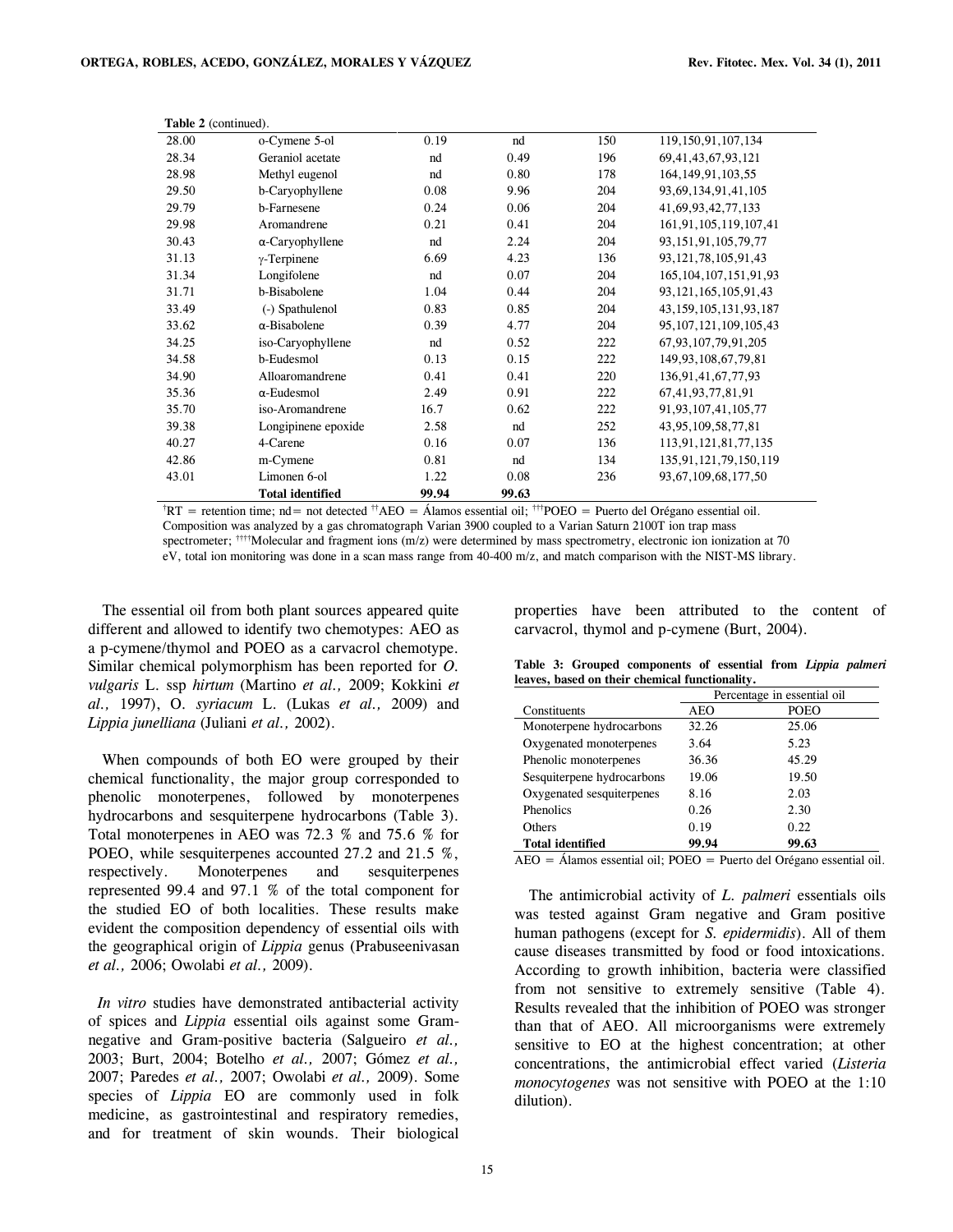|                                                       | Dilutions (mg/disc)   |                 |                 |                |                  |                 |  |
|-------------------------------------------------------|-----------------------|-----------------|-----------------|----------------|------------------|-----------------|--|
|                                                       | <b>AEO</b>            |                 |                 | <b>POEO</b>    |                  |                 |  |
|                                                       | 1:1(6.6)              | 1:5(2.6)        | 1:10(1.3)       | 1:1(6.6)       | 1:5(2.6)         | 1:10(1.3)       |  |
| Bacteria                                              | Inhibition zones (mm) |                 |                 |                |                  |                 |  |
| Staphylococcus aureus ATCC 25923 <sup>t,tt,ttt</sup>  | $30.0 + 2.1 b$        | $19.5 + 0.7$ c  | $20.5 + 0.7$ c  | $37.0 + 0.0 a$ | $28.0 + 1.4 b$   | $21.0 + 1.4c$   |  |
| Staphylococcus epidermidis ATCC 2228 <sup>t,ttt</sup> | $30.0 + 0.0$ b        | $23.5 + 2.1$ c  | $14.0 + 0.7$ d  | $38.0 + 0.0 a$ | $29.0 + 1.4 b$   | $21.0 + 1.4c$   |  |
| Listeria ivanovii ATCC 19119 <sup>†,††,†††</sup>      | $21.5 + 2.1$ a        | $13.0 + 0.7$ b  | $10.5 + 0.7$ b  | $26.0 + 1.4$ a | $21.0 + 1.4$ a   | $10.5 + 1.4 b$  |  |
| Listeria monocytogenes ATCC 7644 <sup>t,tt,ttt</sup>  | $24.0 + 1.4$ a        | $9.5 + 0.7$ c   | $9.0 + 0.0$ c   | $20.0 + 0.0$ b | $10.0 + 0.0$ c   | $0.0 + 0.0 d$   |  |
| Salmonella senftemberg ATCC 8400 <sup>†††</sup>       | $22.0 + 1.4$ ab       | $20.0 + 0.0$ ab | $10.0 + 0.0$ cd | $25.3 + 3.5$ a | $16.5 + 0.7$ bcd | $12.0 + 1.4$ cd |  |
| Salmonella choleraesuis ATCC 14029 <sup>†††</sup>     | $20.5 + 2.1$ a        | $11.5 + 0.7$ ab | $11.0 + 0.0$ b  | $22.5 + 2.8$ a | $12.5 + 0.7$ ab  | $11.0 + 0.0$ b  |  |
| Salmonella typhimurium ATCC 14028 <sup>†,††,†††</sup> | $22.5 + 0.7$ a        | $20.5 + 0.7$ a  | $12.5 + 0.7$ b  | $23.0 + 0.0 a$ | $14.0 + 1.4 b$   | $12.5 + 1.4 b$  |  |
| Escherichia coli K88 <sup>†,††,†††</sup>              | $26.0 + 0.0 a$        | $11.5 + 0.7c$   | $13.0 + 1.4c$   | $29.0 + 0.3$ a | $18.5 + 1.4 b$   | $11.0 + 0.0c$   |  |
| Escherichia coli O157: H7 <sup>11,111</sup>           | $25.0 + 1.1$ ab       | $23.5 + 0.7$ b  | $19.0 + 1.4$ bc | $30.0 + 0.0 a$ | $21.0 + 2.8$ b   | $14.0 + 2.1$ c  |  |
| Escherichia coli ATCC 25922 <sup>†††</sup>            | $25.0 + 0.0 a$        | $19.0 + 2.1$ b  | $12.5 + 0.7c$   | $25.0 + 0.0 a$ | $20.0 + 3.2 b$   | $12.0 + 0.0$ c  |  |

**Table 4. Halos of inhibition of bacterial growth caused by** *Lippia palmeri* **essential oils.**

Numbers are means and standard deviations of diameter halos in millimeters (duplicates). AEO = Álamos essential oil; POEO = Puerto del Orégano essential oil. †Significant differences between Eos; ††Significant interactions. †††Significant differences between dilutions (Tukey, 0.05). Means with the same letter in a row indicate that there are not significant differences (Tukey, 0.05). Bacteria sensibility clasification by Celikel and Kavas (2008). Not sensitive  $=$  halo of inhibition  $< 8.0$  mm; sensitive  $= 9-14$  mm; highly sensitive  $= 15-19$  mm; and extremely sensitive,  $> 20$  mm.

 Differences were significant only for *S. aureus, S. epidermidis, L. inovani, L. monocytogenes,* S. *typhimurium* and *E. coli K88*. Interactions (EO and dilutions) were significant in all bacteria except for *S. epidermidis, S. senftemberg*, *S. Choleraesuis* and *E.coli ATCC 25922. (Table 4)*. These results showed that antimicrobial activity against *S. aureus, L. inovani, L. monocytogenes, S. typhimurium E. coli K88* and *E. coli* O157:H7 decrease with reduction of EO concentration. The observed reduced response of *L. monocytogenes* has also been reported for EO obtained from thyme, sage, myrtle, orange and laurel (Celikel and Kavas, 2008).

 It is important to emphasize that *Escherichia coli* O157:H7 and *Staphylococcus aureus* are two of the pathogen of greatest concern in the industry of meat products, in which *L. palmeri* EO could be used as natural preservative.

 In this study the variability of antimicrobial activity could be attributed to differences in composition of oregano oil, and in bacterial target sites. The strong antimicrobial activity of POEO (compared to AEO) might be linked to its higher phenolic monoterpene content, and to thymol acetate, eugenol and methyl eugenol concentration. Other reports have attributed the antimicrobial effectiveness of oregano essential oils to thymol, eugenol and carvacrol (Analiz *et al.,* 2000; Aligiannis *et al.,* 2001; Salgueiro *et al.,* 2003; Gómez *et al.,* 2007). The mechanism of action of these compounds was related to the hydrophobicity of EO components that enable them to break down the lipids of bacterial cell membranes, then increasing ion permeability, and lipid and protein leakage, which in turn could cause cell lysis (Aligiannis *et al.,* 2001; Oyedemi *et al.,* 2009).

## **CONCLUSIONS**

 The composition of essential oil from *Lippia palmeri* S. Wats varies the region of collection. AEO from a temperate zone was a p-cymene/thymol chemotype, while POEO from a most arid region was a carvacrol chemotype. Phenolic monoterpenes were the most abundant terpene group in both oils. With different potency, the oils studied have the ability to inhibit bacterial growth of pathogens, making *L. palmeri* essential oils useful for the food industry as flavoring agent and natural preservative.

### **ACKNOWLEDGMENT**

 Authors would like to recognize Rosalba Perez-Morales for technical support at the Microbiology Laboratory of CIAD.

## **BIBLIOGRAPHY**

- **Albado P E, F Saez, G Ataucusi (2001)** Composición química y actividad antibacteriana del aceite esencial del *Origanum vulgare* (Orégano). Rev. Méd. Hered. 12:16-19.
- **Analiz G L, F R Castro, L F Gómez (2000)** Contribución al estudio de la calidad del aceite esencial de orégano (*Lippia graveolens*). Rev. Chapingo S. Z. Áridas 1:324-332.
- **Aligiannis N, E Kalpoutzakis, S Mitaku, IB Chinou (2001)** Composition and antimicrobial activity of the essential oils of two *Origanum* species. J. Agric. Food Chem. 49:4168-4170.
- **AOAC, Association of Official Analytical Chemists (2002)** Official Methods of Analysis. 17th ed. Washington, USA. pp:13-26.
- **AOCS, American Oils Chemists Society (2009)** Official methods and recommended practices of American Oils Chemists Society. Vol 1, 6th ed. Champaign, Illinois, USA, AOCS Press. 1278 p.
- **Benkeblia N (2004)** Antimicrobial activity of essential oil extracts of various onions (*Allium cepa*) and garlic (*Allium sativum*). Lebensmittel-Wissenschaft und-Technologie 37:263-268.
- **Botelho MA, N A P Nogueira, G M Bastos, S G C Fonseca, T L G Lemos, F J A Matos, D Montenegro, J Heukelbach, V S**